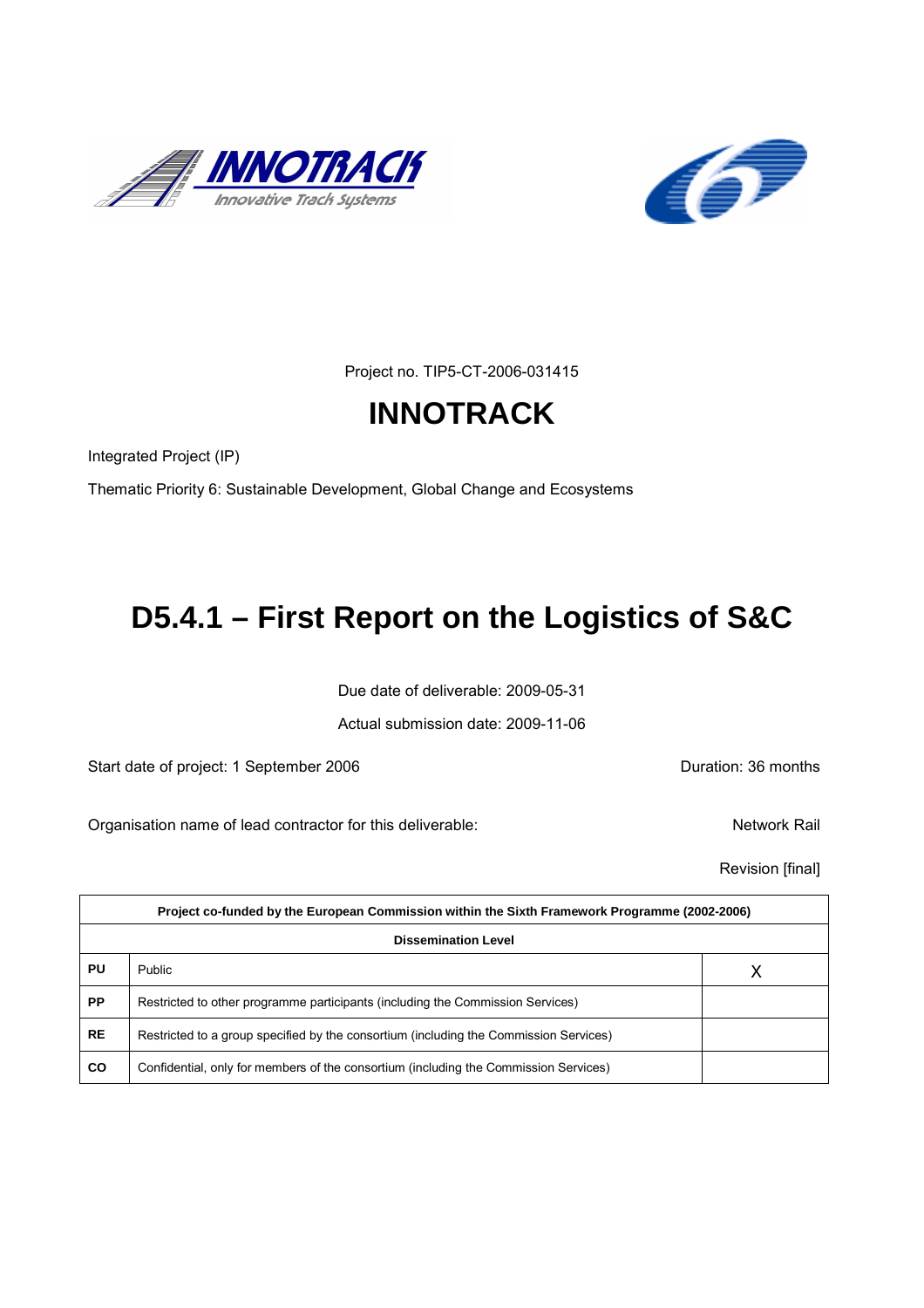# Table of Contents

| 1.           |                                                                                                                                                                                                                                                                                              |  |  |
|--------------|----------------------------------------------------------------------------------------------------------------------------------------------------------------------------------------------------------------------------------------------------------------------------------------------|--|--|
| 2.           |                                                                                                                                                                                                                                                                                              |  |  |
| 3.           |                                                                                                                                                                                                                                                                                              |  |  |
|              | 3.1<br>Determination of logistics requirements for novel S&C renewal and preventative<br>3.2<br>Comparison of logistics work volumes for novel S&C maintenance and renewal solutions<br>3.3<br>Production of recommendations for optimisation of S&C logistics strategy for optimised<br>3.4 |  |  |
| $\mathbf{4}$ |                                                                                                                                                                                                                                                                                              |  |  |
|              | Review of current practice for S&C maintenance and renewal, and associated logistics  7<br>4.1<br>4.2 Novel S&C renewal and maintenance methodologies and associated logistics<br>Summary of anticipated future logistics requirements from adoption of novel technologies.<br>4.3           |  |  |
|              | Recommendations for optimisation of S&C logistics strategy for optimised reduction of<br>4.4                                                                                                                                                                                                 |  |  |
| 5.           |                                                                                                                                                                                                                                                                                              |  |  |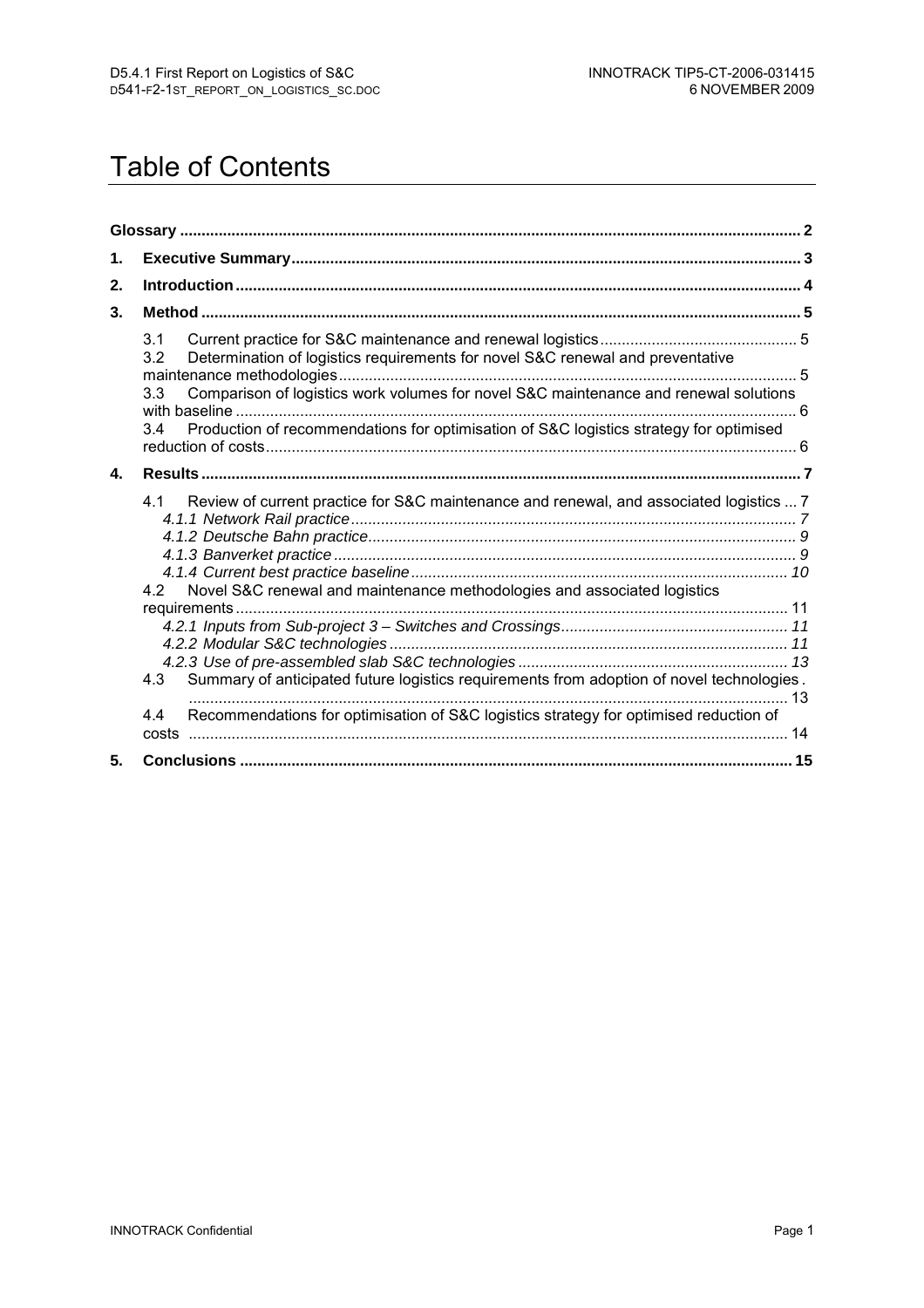# **Glossary**

| Abbreviation/acronym | <b>Description</b>                                                           |
|----------------------|------------------------------------------------------------------------------|
| BV                   | <b>Banverket</b>                                                             |
| <b>CSS</b>           | Corus Steel Slab                                                             |
| IM                   | Infrastructure Maintainer                                                    |
| KPI                  | Key performance indicators                                                   |
| <b>LCC</b>           | Life cycle costs                                                             |
| <b>MTBSAF</b>        | Mean time between service affecting failures                                 |
| M&R                  | Maintenance and renewal                                                      |
| ΝR                   | Network Rail                                                                 |
| <b>PICOP</b>         | Staff member with designated competency: "Person in charge of<br>possession" |
| <b>NR60</b>          | Network Rail specification for 60kg/m Vignoles rail                          |
| S&C                  | Switch(es) and Crossing(s)                                                   |
| <b>SNCF</b>          | Société Nationale des Chemins de fer Français                                |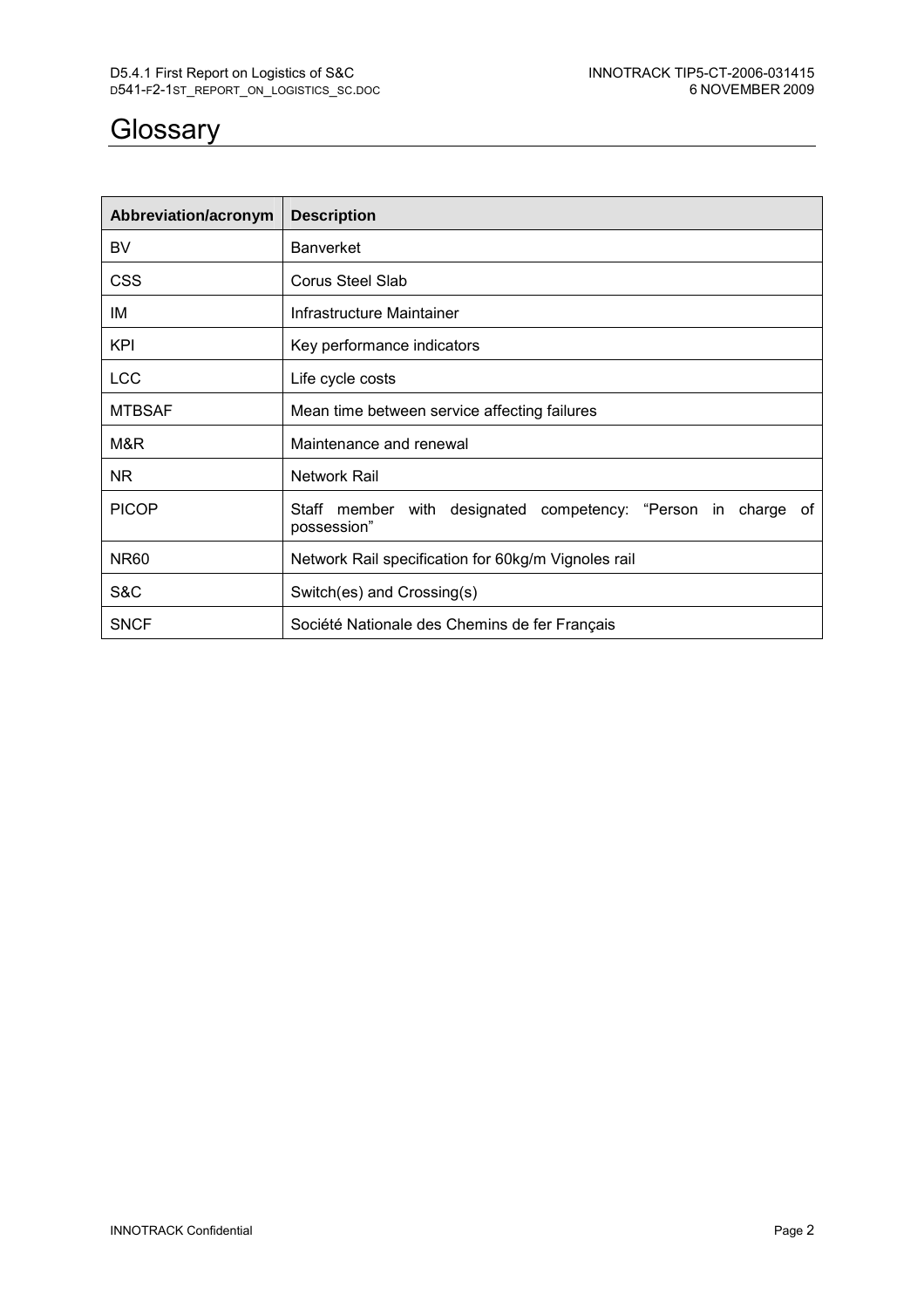# **Executive Summary**

The present deliverable gives a first report on the logistics of S&C including solutions developed within the SP3 Switches & Crossings.

It will be completed by a final report which will go deeper into the details of the logistics of S&C.

The overall objective of the work, from a track construction point of view, is to improve the installation time of each innovative solution and thus provide an additional lever in LCC reduction.

This report details the methodology undertaken, the results, and concludes by recommending strategies for S&C renewal logistics that will contribute to the goal of reducing LCC by 30%.

The methodology followed can be summarised by the four phases detailed below:

- 1. Review of current practice by European IMs for S&C maintenance and renewal logistics, with identification of best practice and logistics work volume baselining;
- 2. Determination of logistics requirements for novel S&C renewal and predictive S&C maintenance methodologies including consideration of outputs from INNOTRACK SP3;
- 3. Comparison of logistics work volumes for novel S&C maintenance and renewal solutions with baseline (i.e. conventional maintenance and renewals);
- 4. Production of recommendations for optimisation of S&C logistics strategy to minimise costs of installation, whilst maintaining the quality of installation both initially and in terms of subsequent deterioration under traffic.

The results of the review of the S&C current renewals and maintenance practice by European IMs are based on the findings from IM questionnaire programme undertaken as part of INNOTRACK Work Package 5.1 combined with more detailed studies of Banverket, Network Rail and Deutsche Bahn S&C maintenance and renewal practices, including the logistics required to support these.

The subject of novel S&C methodologies and associated logistics requirements is tackled with input from SP3 Switches & Crossings, discussion of the potential benefits of adopting modular S&C technologies, and the use of pre-assembled slab S&C technologies such as Corus Steel Slab.

Finally a summary of anticipated future logistics requirements from adoption of novel technologies is provided. This section covers the discussion of how delivery of S&C using the new methodologies recommended by SP3 and the other new technologies would impact on S&C logistics requirements, i.e.:

- Potential for improvement in the initial quality of installation, and the subsequent benefits from reduction in track geometry and component degradation.
- Potential for reduction of life cycle costs.
- Potential manpower savings.
- Potential for reduction in possession times.
- Potential for restoration of immediate full linespeeds.
- Potential for modal shift from road to rail (or vice versa) for delivery of components and S&C units.
- Shortening of delivery timescales.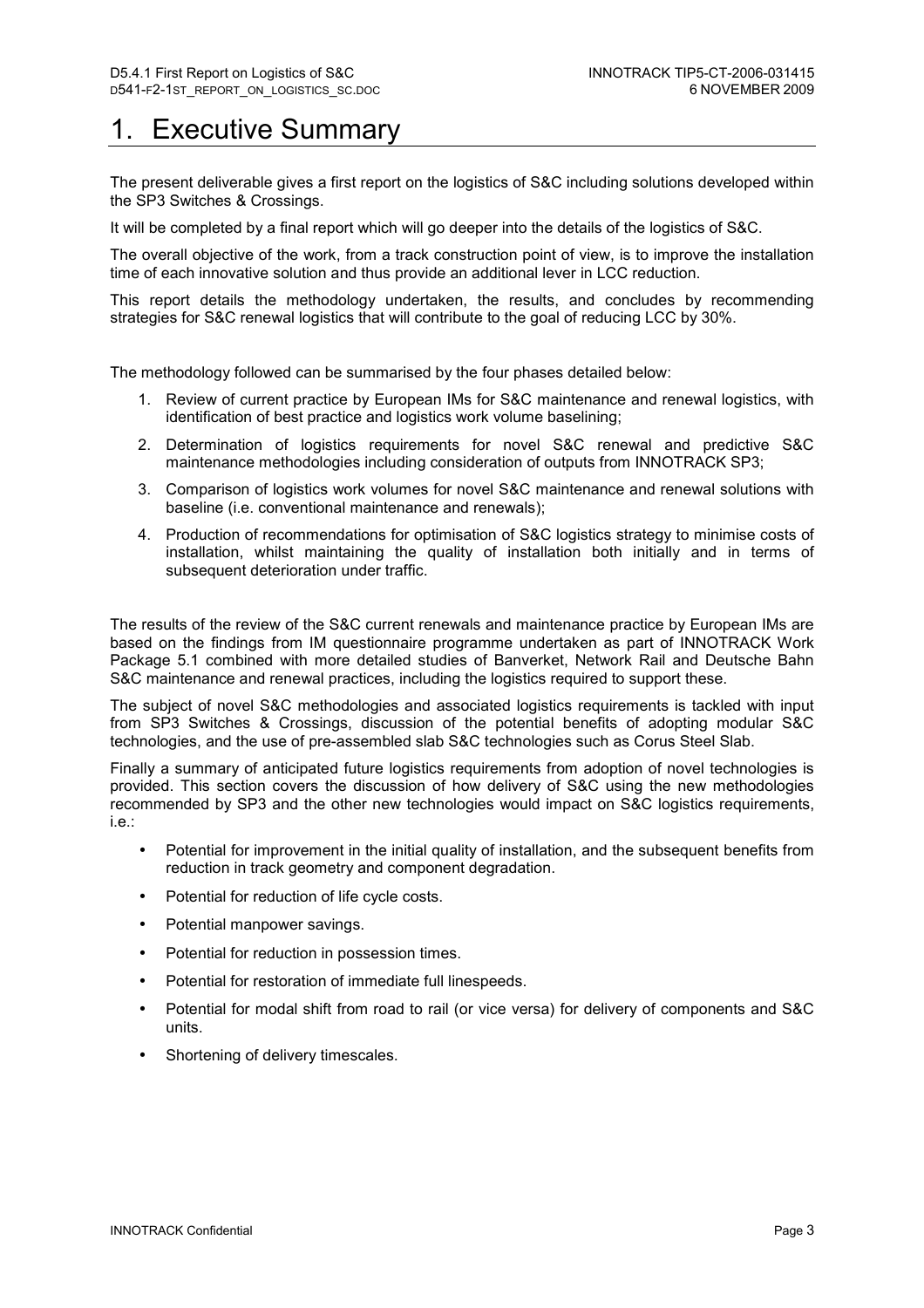# 2. Introduction

The purpose of INNOTRACK work package 5.4 has been to develop switch and crossing (S&C) construction and logistics methods for several innovative solutions that have been identified by work package (WP) 5.1 and sub-project (SP) 3 in coordination with the related SP/WP teams. These methods have been developed in order to improve installation rate, quality of installation and to reduce the subsequent need for maintenance, thereby contributing to LCC reduction. Each step of the installation process has been analysed and particular focus has been put on the supply chain from production point to final installation point in order to identify possibilities to achieve higher quality and for optimisation and simplification.

In addition, maintenance aspects will be addressed in close cooperation with the SP3 team. This includes an analysis of the frequency of needed maintenance operations and development of M&R methods. The feasibility of predictive maintenance based on pre-determined parameters have been assessed. It is a known fact that quality of installation has a big impact on LCC.

The overall objective of the work, from a track construction point of view, is to improve the installation quality and reduce the installation time by employing the appropriate innovative solution and thus provide an additional lever in LCC reduction.

This report details the methodology undertaken, the results, and concludes by recommending strategies for S&C renewal logistics that will contribute to the goal of reducing LCC by 30%.

It is a first report and it will be completed by a final report which will go deeper into the details of the logistics of S&C.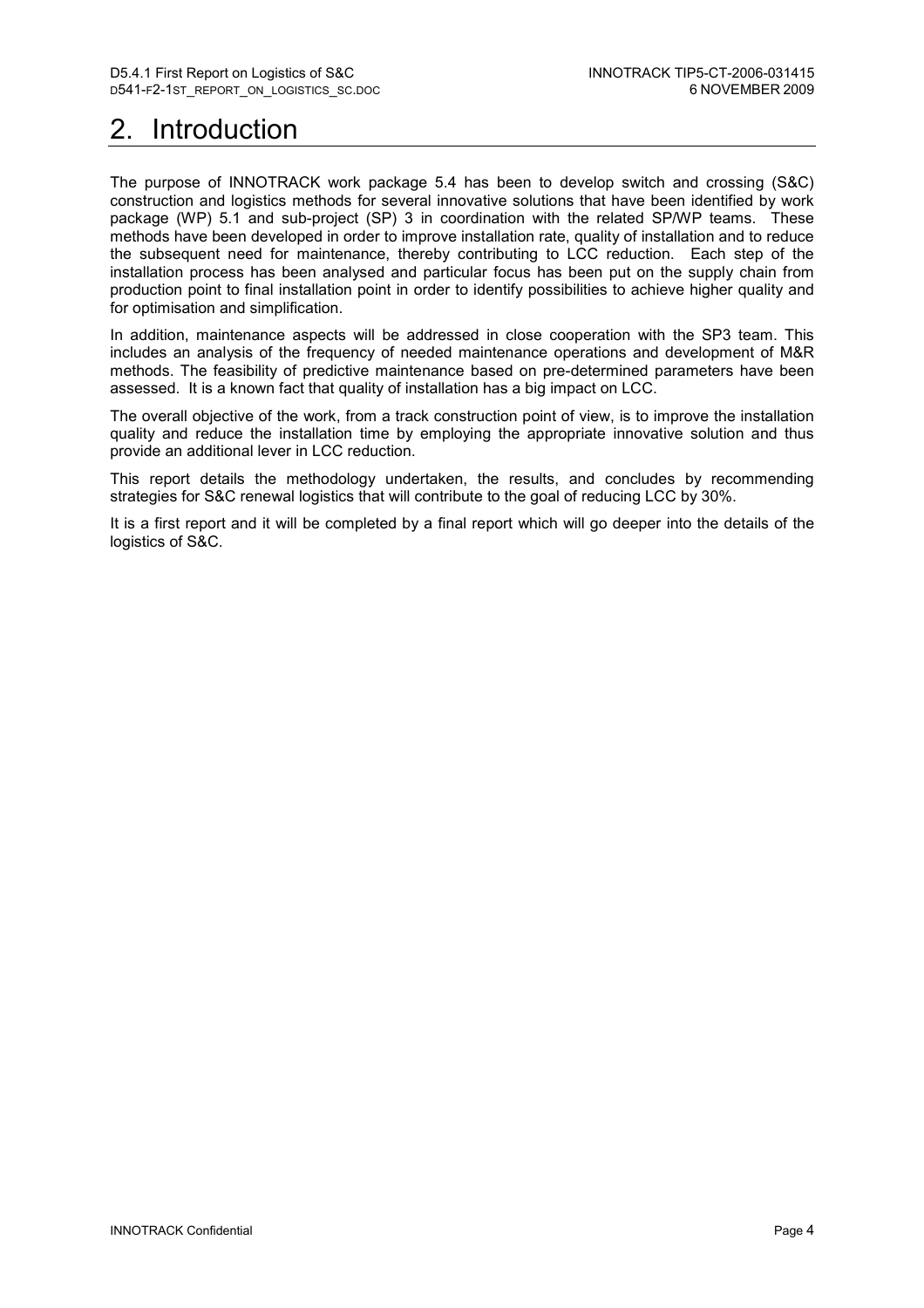# 3. Method

This work package was undertaken in four phases:

- 1. Review of current practice by European IMs for S&C maintenance and renewal logistics, with identification of best practice and logistics work volume baselining:
- 2. Determination of logistics requirements for novel S&C renewal and predictive S&C maintenance methodologies including consideration of outputs from INNOTRACK SP3;
- 3. Comparison of logistics work volumes for novel S&C maintenance and renewal solutions with baseline (i.e. conventional maintenance and renewals);
- 4. Production of recommendations for optimisation of S&C logistics strategy to minimise costs of installation, whilst maintaining the quality of installation both initially and in terms of subsequent deterioration under traffic.

More detail on the specific methodology followed for each of these phases is given in the following sub-sections.

## 3.1 Current practice for S&C maintenance and renewal logistics

This work activity involved a review of previous work undertaken within the INNOTRACK project, most notably SP3 – Switches & Crossings, and the earlier work undertaken within this sub project under WP5.1. Further information was also acquired through direct communication with IM representatives involved in the INNOTRACK project via email communication and through SP3 and SP5 project meetings.

The IMs involved in this work package then discussed and agreed a set of current best practice strategies for S&C logistics for subsequent comparison against the logistics strategies identified for the novel S&C technologies.

## 3.2 Determination of logistics requirements for novel S&C renewal and preventative maintenance methodologies

This work activity involved determination of the logistics requirements that would be needed to deliver the novel S&C renewal and predictive maintenance technologies identified by INNOTRACK Sub Project 3 – Switches & Crossings, more specifically, the work activities and volumes that would need to be undertaken. This was achieved through collaboration with the SP3 participants via SP meetings backed up with direct communication with IM representatives involved in the INNOTRACK project. Additional data used for this work activity also came from three major sources, these being:

- Results from the IM questionnaire programme undertaken as part of INNOTRACK Work Package 5.1:
- Results from SP3 detailed in report D3.1.1;
- More detailed information obtained from a number of IMs through direct discussions.

In addition to the novel S&C technologies identified under SP3, two other potential novel S&C technologies were considered included modular S&C technologies (the use of which is increasing throughout Europe) and the use of a pre-assembled S&C unit mounted to a slab.

Where it was found that a number of potential options existed for logistics strategies for any particular novel S&C technology, the pros and cons of each were determined. Options for simplifying S&C logistics were identified where possible, including quantification of any potential savings that may be accrued.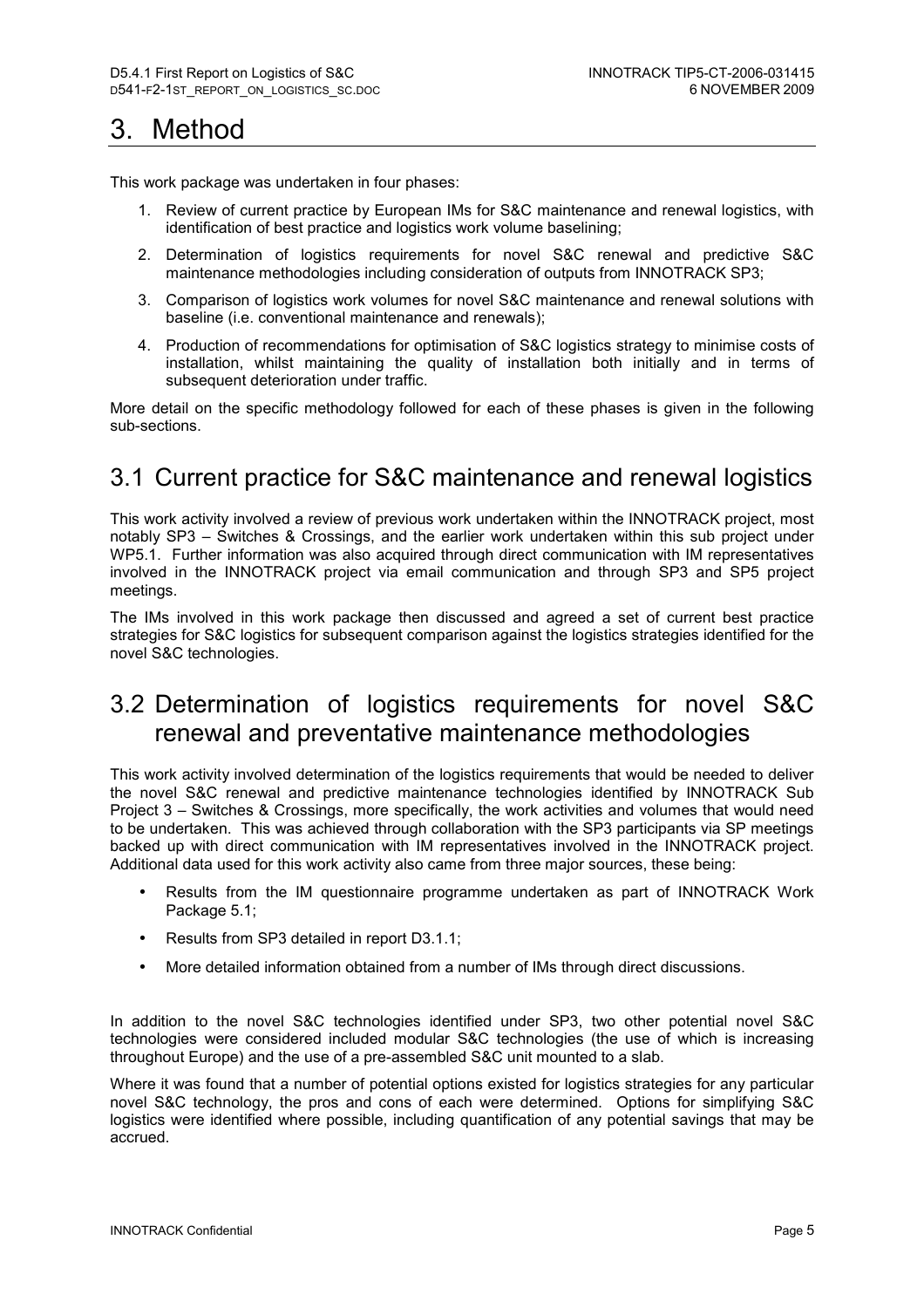## 3.3 Comparison of logistics work volumes for novel S&C maintenance and renewal solutions with baseline

Having determined the logistics requirements associated with the novel S&C technologies, this work activity undertook direct comparisons between them and the baselined current best practice S&C logistics requirements. This enabled changes in the logistics activities and work volumes, and hence costs, that would be expected to occur through implementation of novel S&C technology.

## 3.4 Production of recommendations for optimisation of S&C logistics strategy for optimised reduction of costs

This work activity will involve the consolidation of the outputs from the research undertaken under this work package and produce recommendations for development of optimised S&C renewal and maintenance strategies for routes of the types considered where possible through quantification of the potential contributions to LCC savings. This will be achieved through LCC analysis in conjunction with the work being undertaken within SP6, and will be detailed in a subsequent version of this report.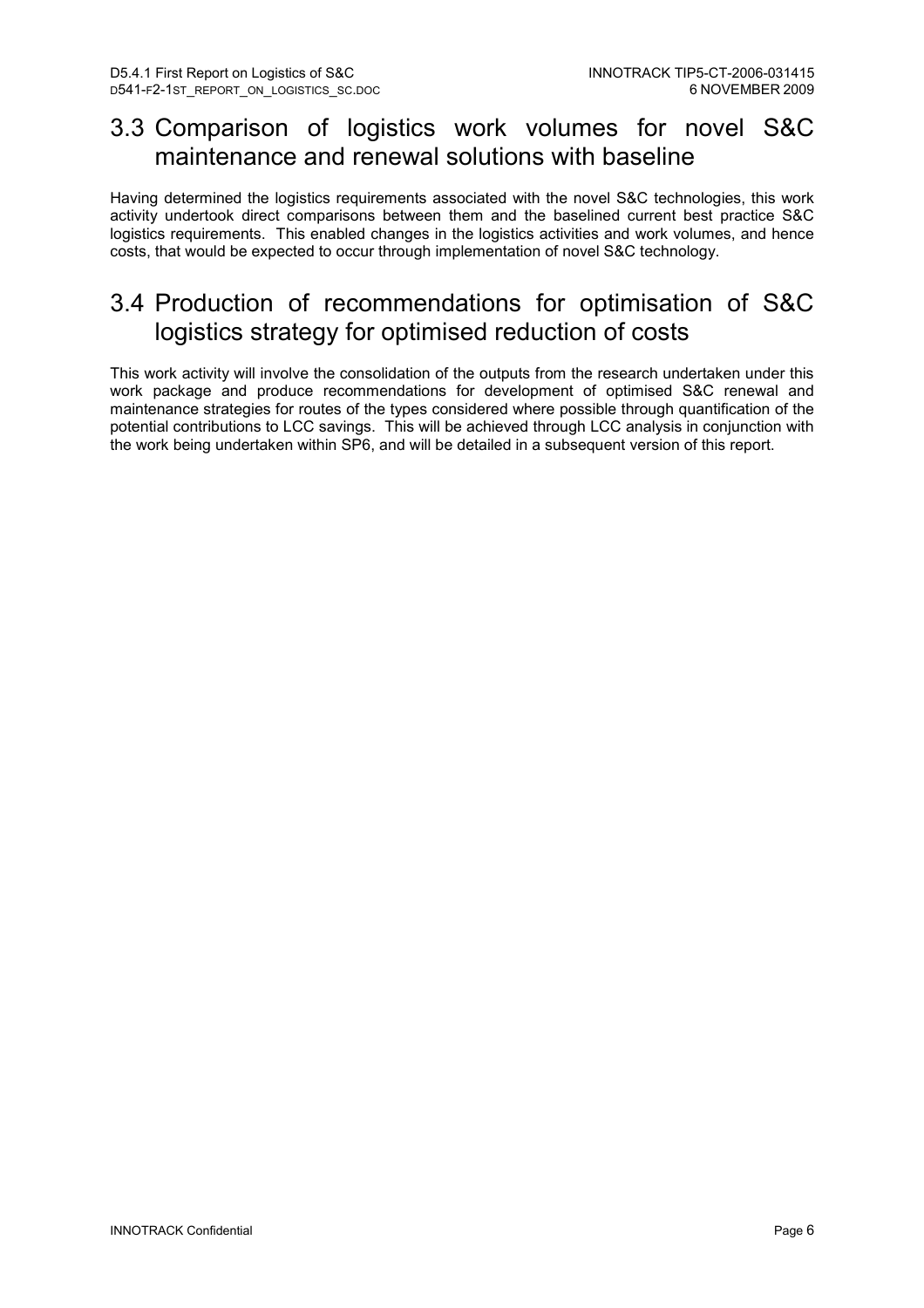# 4. Results

This section details the findings from the work activities undertaken that were defined in Section 3.

## 4.1 Review of current practice for S&C maintenance and renewal, and associated logistics

For S&C renewals, the results from the IM questionnaire programme undertaken as part of INNOTRACK Work Package 5.1 stated that:

- All IMs use framework contracts for the supply of S+C. Contract duration varies from one to five years and the contracts do not carry volume guarantees
- S+C for renewals is generally ordered between six and twelve months in advance.
- S+C for maintenance is generally ordered between three and six months in advance
- IMs use on average two S+C suppliers
- S+C is not held in stock by IMs
- 95% of S+C for renewals is distributed by rail
- Less than 15% of S+C renewal is of the modular type. 70% is assembled by the side of the line. while a further 15% is renewed piecemeal

For S&C maintenance activities post-renewal, the results from SP3 detailed in report D3.1.1 concluded that for a typical mixed traffic railway, the main cost drivers (without inspection/service/test) are:

- Short-range planned actions after inspections with 30%. This is mainly adjustment, build up welding and minimal repairs. These are actions after inspection but are seen by Banverket as immediate corrective maintenance.
- Long-range planned actions after inspection with 26%. This includes replacement of frogs, switch rails and check rails. This is part of the condition based maintenance.
- Costs for inspections & predetermined maintenance are 17%.

The costs for these measures sum up to 73% while the amount for the other activities inspection, grinding and tamping are of 27%.

Additionally, the work concluded that whilst maintenance costs do not differ greatly between types of S&C, the type of track in which the S&C is installed does have a significant influence on maintenance costs, i.e.:

- The maintenance costs per unit for S&C types UIC60-300 and UIC60-760 on main track are about the same.
- The maintenance costs on main track are about 7.8 times higher than on slow/relief track.

Additional information on S&C renewal practice and logistics requirements relevant to delivery of this work package was obtained from a number of IMs through discussions, and this is summarised in the following sections.

### 4.1.1 Network Rail practice

The majority of S&C units and half-sets currently used in renewals on Network Rail infrastructure are manufactured off-site and then assembled for quality purposes at the site of manufacture, prior to dismantling and re-assembly on site. Transport of S&C components to site is undertaken by rail or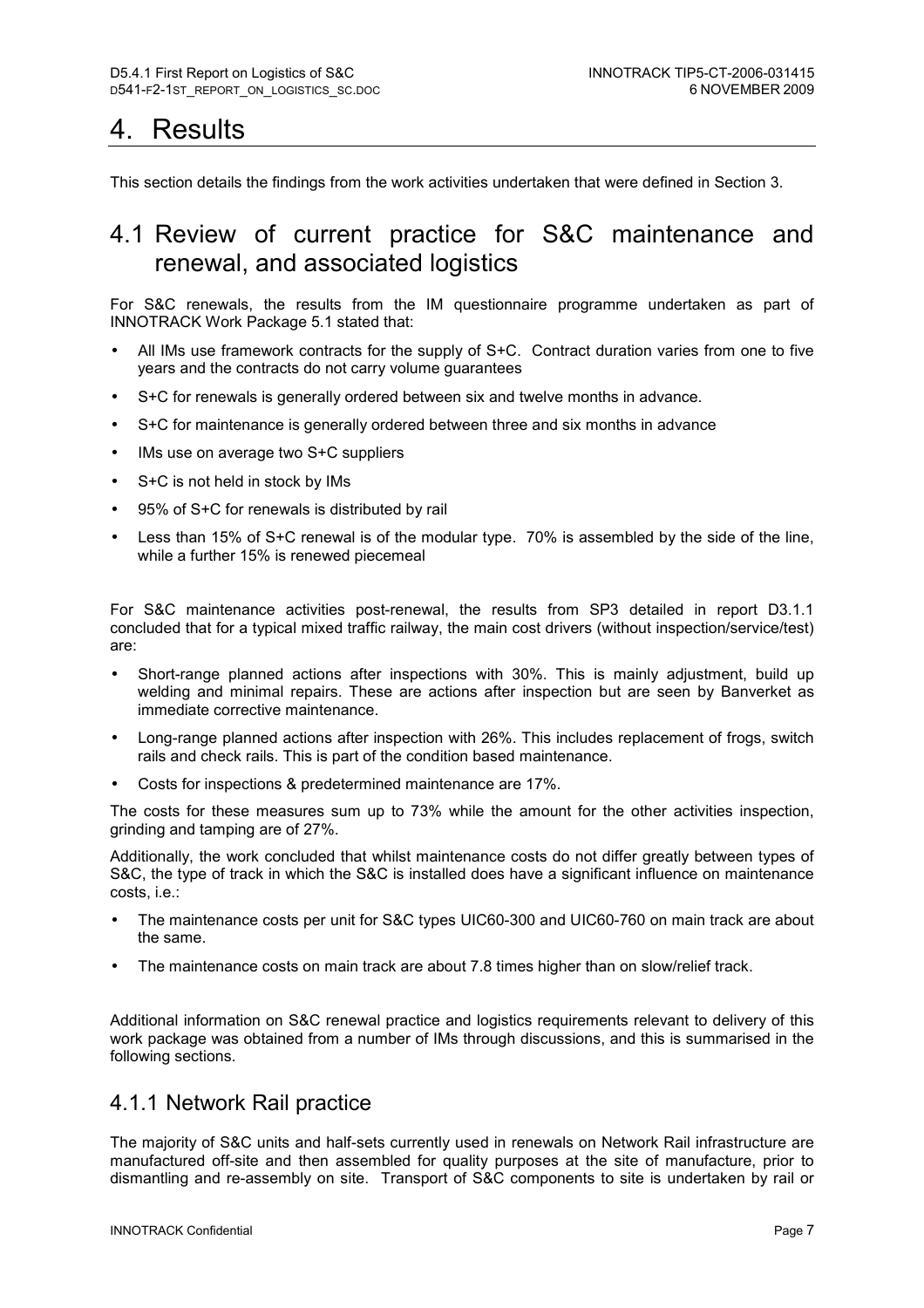road broadly in line with the WP5.1 proportions. Conventional S&C renewal usually requires large areas adjacent to the renewal site for assembly of S&C, which, if the land is not owned by the IM, can inconvenience the landowners and introduce the need for the IM to negotiate with them to gain access to and use the land.

The work activities undertaken to plan and undertake S&C renewals vary according to the speed and type of switch, and the geographical location, however the following list summarises the major work activities for typical S&C renewals generally in the order in which they are undertaken:

- Planning activities identification of S&C renewals requirements, possession availability, access points, followed by sourcing of materials, plant, staff, and logistics. Plans are produced two years in advance of the renewals taking place as part of the Rules of the Plan process.
- Sourcing of components from suppliers. This includes the manufacture of the S&C units at the suppliers' own factories, assembly for quality control assessment, and disassembly for storage prior to the renewals taking place.
- Pre-renewal preparation transport of small components (ballast, sand, fastenings etc) and plant (lighting, generators etc.) to a convenient site close to the renewals site.
- On-site S&C renewal:
	- Site safety staff provision PICOP, Site Wardens, Lookouts.
	- Labour provision surveyors, track engineers, signalling engineers, welders, labourers.
	- Plant requirements excavators, road transport and crane plus crews.
	- Transport to site components and ballast (existing ballast is always replaced as part of S&C renewal irrespective of condition as defined in company standards).
	- Dismantling of existing life expired S&C requires removal of components, ballast and other spoil.
	- Site assembly Following complete renewal of ballast, the S&C is assembled on site with as much welding as is possible within the time constraints (minimum requirements are defined in company standards), otherwise joints are clamped.
	- Track geometry restoration.
	- Commissioning and checking of the interfaces with signalling.
	- Final inspection and acceptance by permanent way engineer.
- Handback to traffic and imposition of temporary speed restriction (usually 80km/h for 14 days for conventional renewal).
- Geometry checking and maintenance following period of temporary speed restriction, with welding to replace clamped joints where necessary.

The Schedule 4 penalty payments payable by Network Rail resulting from the need to impose line closures for S&C renewal are a major part of total Schedule 4 penalties: for example, in 2008/9 26% of the total compensation resulted from the renewal of 400 units, however, it must be noted that some penalties may have been caused by other activities piggy-backing on the renewals. The current possession requirements for conventional renewal of a typical crossover are typically 37 hours, which in recent years has been reduced from 54 hours under KPI-driven improvement gains in installation of conventional S&C. These gains have come from early deployment of the principles of the Modular S&C renewal concept being implemented by Network Rail, which has optimised the process by taking contingency out and introducing automated ballast collection for NR60 S&C layout renewals. These and the other benefits that Network Rail anticipates to gain from implementation of modular S&C renewals are detailed in Section 4.2.2.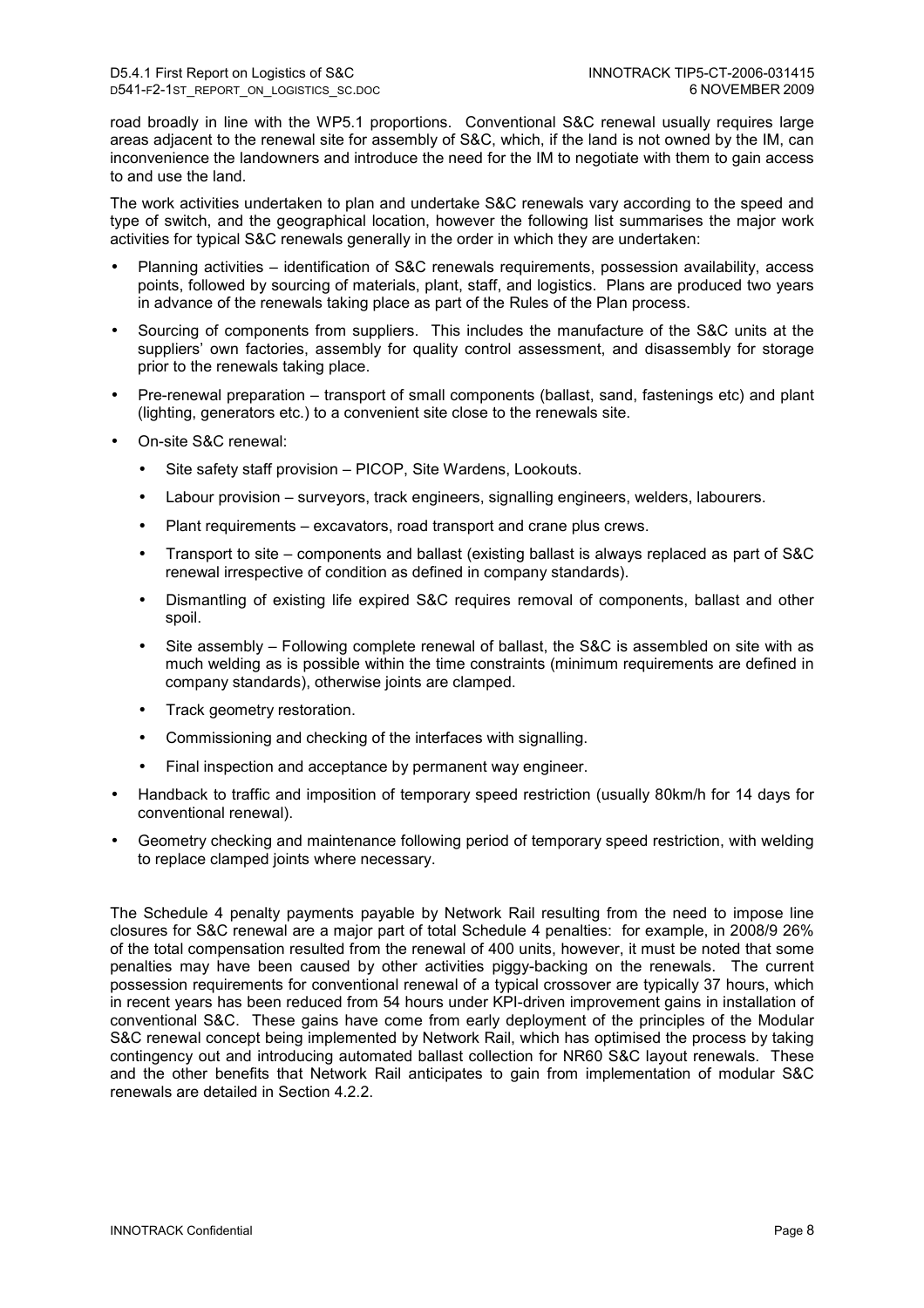### 4.1.2 Deutsche Bahn practice

DB Netz (infrastructure) replaces around 1,500 S&C units per year, which are supplied by the one factory that it owns, and two other factories in Germany producing S&C. The latter two factories supply nearly 75 % of all switches for DB Netz, and more if demand exceeds the capacity of its own factory

DB Netz (infrastructure) uses three methods for renewals or new building of switches:

- preassembled at the site (90 %)
- assembling in situ (9%)
- preassembled at the factory  $($  < 1%)

The decision how S&C is to be installed depends on economical aspects, and there are no major differences between S&C renewals on high-speed lines and conventional lines. Normally the most economical way is the assembling at the site. Access is normally achieved using trackside access roads which minimises the need for negotiations to gain access via neighbouring landowners' property.

In most cases switches are assembled at the site, with the components carried as far as possible by road vehicles, otherwise by train.

The time which is needed for changing a standard switch (UIC60-EW-500-1:12) takes about 8 hours, which is broken down into the following tasks:

- removing the old switch
- removing the old ballast
- bringing in new ballast typically new ballast is used to improve track geometry
- assembling the new switch (segments)

Additional time is needed for:

- interfacing the switch with signalling and control equipment
- ballast tamping to restore track geometry
- measuring (acceptance tests)

Typically, pre- and post-possession activities require 5 – 10 hours, depending on the renewal.

In most cases, nearly 99%, DB Netz uses heavy cranes (load up to 40 tons) to fit the preassembled segments of the switch into the track. There are also other methods of installing the segments into the track such as the UWG relaying system for turnouts and track panels, and use of vehicles such as 2 way diggers, road cranes and the Italian VAIA-Car.

In most cases the switches are clamped during installation and the welding is completed before the line is reopened, which is usually at linespeed as long as the ballast has been tamped to restore the track geometry.

In the longer term, DB Netz has aspirations to implement "plug and play" techniques to speed up replacement and commissioning of components interfaced with the signalling system (e.g. point motors) using computerised self testing, and is drawing up a strategy to fulfil these aspirations.

### 4.1.3 Banverket practice

Banverket makes extensive use of pre-assembled S&C in its renewal projects (about 40 per year), and currently S&C renewals take about 30 hours, including the time needed to recommission the signalling. Pre- and post-possession activities (e.g. transport of other materials and plant to/from site) in total take about one week, depending on the needs of the individual project. In terms of differences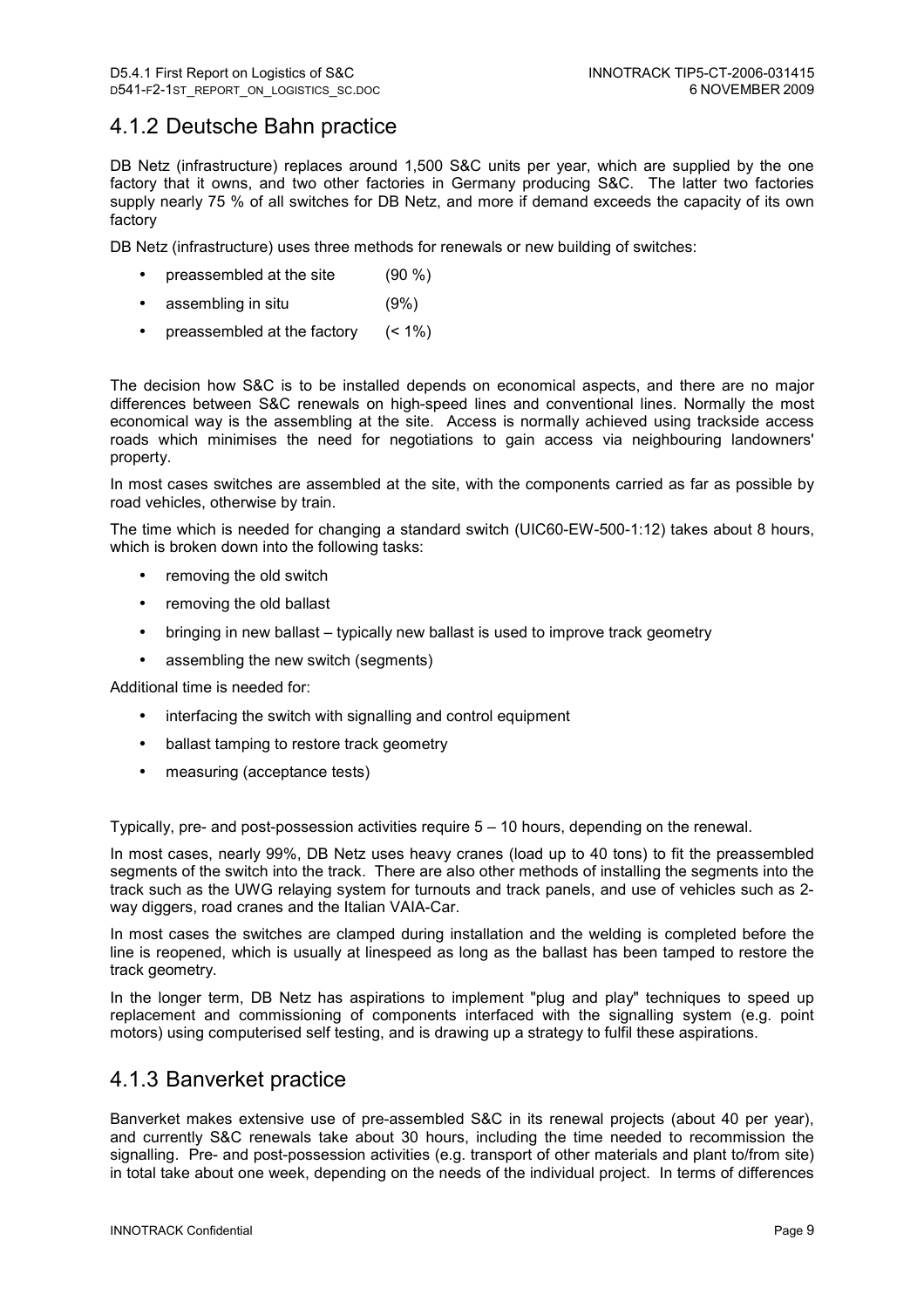between S&C renewals on high speed lines and those on conventional lines, the activities are the same, however different track closure times apply.

Typically, trackside access is via trackside access roads which minimises the need for negotiations to gain access via neighbouring landowners' property.

Ballast is always replaced during S&C renewal, and the welding resource needed is 2 workers for 2-3 days depending on track closing times.

On reopening to traffic following switch replacement, the line is reopened at linespeed or 70 km/h, whichever is the lowest.

Banverket is developing and marketing "plug and play" techniques to speed up replacement and commissioning of components that are interfaced with the signalling system (e.g. point motors) using computerised self testing.

### 4.1.4 Current best practice baseline

For S&C renewals, the specific information given by Banverket, DB and Network Rail regarding the renewal techniques used shows that proportions are broadly in line with those established by work package 5.1, namely:

- <15% of S+C renewal is of the modular type;
- 70% is assembled by the side of the line;
- 15% is renewed piecemeal.

Although IMs are using pre-assembled S&C to some extent, it is still not a widespread technique, and can be considered to be an emerging technology. It will therefore be assessed further as a novel S&C renewal technique in Section 4.2.

Taking the remaining two S&C renewal techniques, it is clear that assembly of the S&C adjacent to the worksite must be taken as being best practice, given that 70% of renewals are of this type. There are also a number of fundamental advantages that this technique has over the policy of piecemeal S&C renewal, these being:

- On acceptance of the S&C at the factory, disassembly, transport and reassembly near the renewal site is relatively straightforward;
- S&C can be constructed near to the worksite and installed with minimised disturbance to traffic;
- The quality of the components and installed geometry is known to be good upon commissioning, unlike piecemeal renewals which can result in S&C units with components of varying age and condition.

The novel S&C renewal techniques, and resulting maintenance requirements, will therefore be baselined against the practice of assembling S&C on the lineside before installation.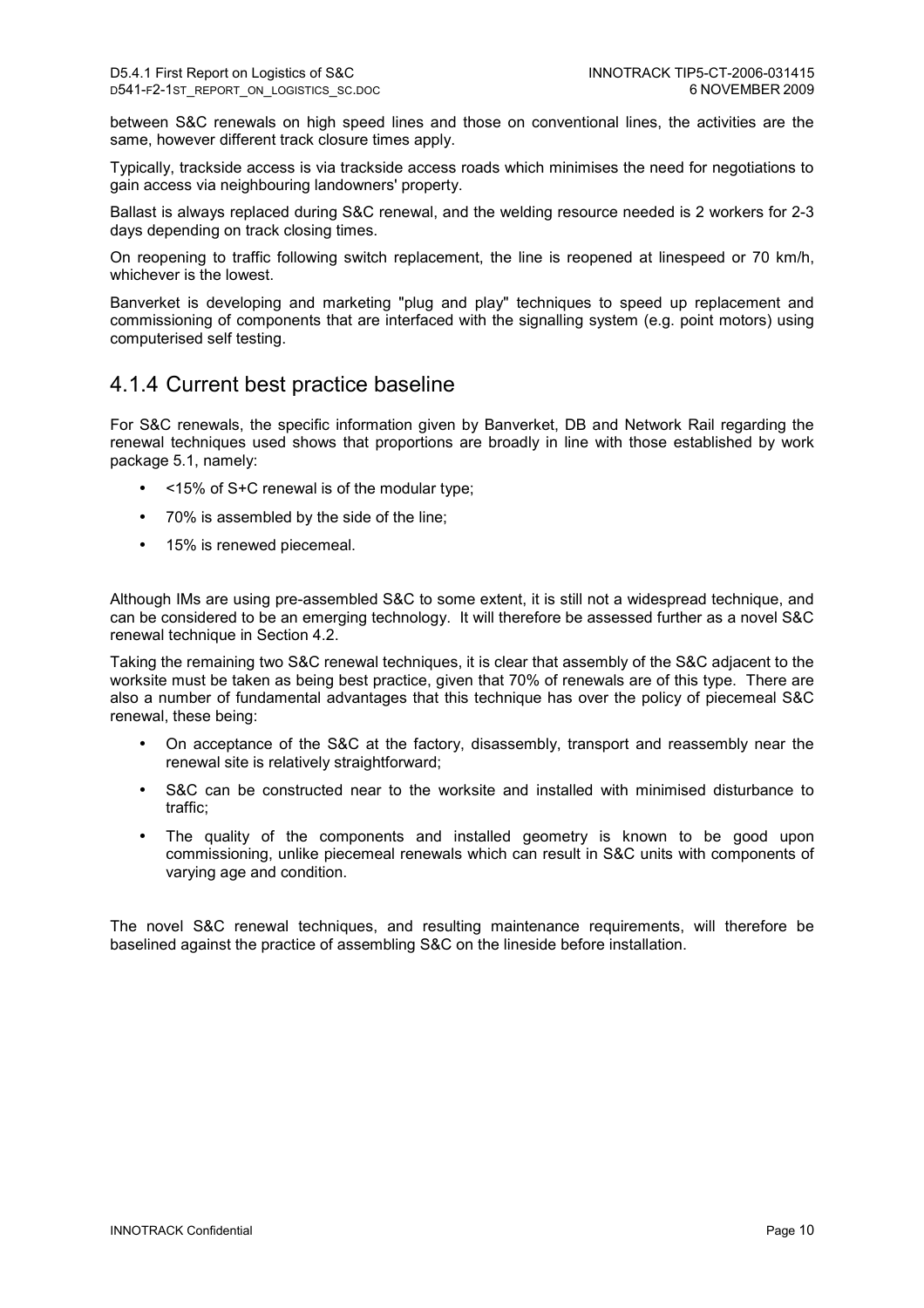## 4.2 Novel S&C renewal and maintenance methodologies and associated logistics requirements

This section details the novel S&C methodologies identified through discussion with the IMs participating in the work package, and potential technologies that have emerged from the knowledge gained from WPs 3.1 and 5.1. A description of each technology is given along with a description of the specific logistics requirements needed for the renewal and maintenance of each.

### 4.2.1 Inputs from Sub-project 3 – Switches and Crossings

At the time of issue of this report, the majority of the outputs from SP3 have been relate to the novel design of S&C components, such as frog and backdrive design and switch rail and frog geometry, rather than novel S&C systems or layouts as a whole. It is considered likely that the S&C systems that do ultimately emerge as outputs from SP3 will not, however, require a radically different installation technique to the current designs, with the exception of the pre-assembled slab S&C technology.

This report therefore considers only renewal of S&C via the modular technique, and the use of S&C the pre-assembled slab S&C technology.

### 4.2.2 Modular S&C technologies

A number of IMs have already introduced the modular concept for renewal of S&C, whereby the S&C units are assembled at the factory as the whole unit, or in 2 or 3 large parts, and then transported to the renewals site using specialised railway wagons. The S&C units are then lifted into position as complete assemblies, thus maintaining the geometric quality of the S&C once installed. The modular S&C concept also offers considerable savings in terms of the possession time needed (and hence costs from performance penalties incurred through network lack of availability) and resource, although specialist plant needs to be constructed. IMs that have introduced modular S&C renewal include DB, SNCF, Banverket and Infrabel, whilst Network Rail is at an advanced stage in introducing the technology at the time of writing. Opinions were sought from these IMs as to the actual and aspirational benefits associated with the logistics for modular S&C renewals, and these are summarised in the following sub-sections.

#### Deutsche Bahn

As stated in Section 4.1.2, DB S&C renewals that use the modular concept are currently less than 1% of the total. S&C preassembled at the factory used is only used for special locations, for instance:

- S&C renewals in tunnels or on embankments
- there are space constraints for S&C assembly at the site
- assembling in situ is considered to be too expensive

S&C preassembled at the factory are transported by special rail vehicles. DB Netz is the owner of 8 special vehicles, known as Weichentransportwagen (WTW).

#### Banverket

Banverket makes extensive use of pre-assembled S&C in its renewal projects (about 40 per year); please refer to Section 4.1.3 for more information.

#### Network Rail

Network Rail is currently developing a strategy to introduce renewal of S&C using concrete bearers and modular delivery and installation, which is being implemented in two phases initially. By April 2014, Network Rail expects to be delivering three-quarters of the track renewals work bank using the modular concept, which corresponds to an estimated 270 units of S&C renewed per annum (i.e.: 75%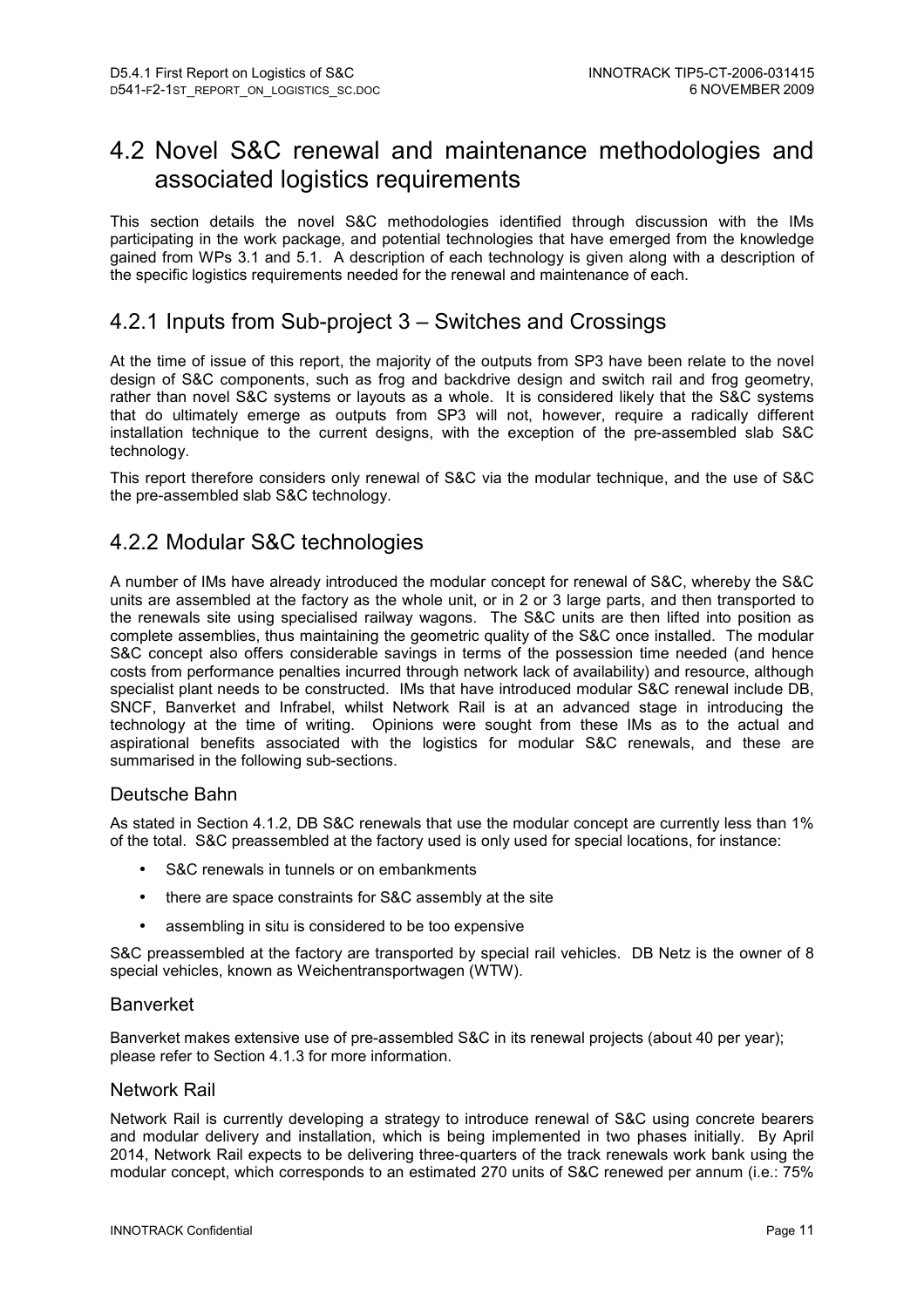of 340), although this will inevitably vary according to S&C renewal policy that is being practised at that time.

The rollout of the first phase of the modular S&C renewal concept will apply the KPI-driven improvement gains already applied to the installation of conventional S&C to achieve crossover (not turnout) renewal in 37 hours. The aspiration for the second phase is to achieve this in 4 x 8 hour possessions over a weekend or mid week, or 21 hours in one weekend possession. This time includes the time needed to recommission the signalling, but does not include the follow-up work such as tamping and stressing. The differences in the work activities needed to deliver modular S&C renewal compared with those for conventional S&C renewal are as follows, with anticipated savings in time/cost noted where appropriate:

- Preparation: significant time and cost savings incurred through the need to assemble the S&C unit once only at the factory:
- Delivery: delivery of the S&C panel can be made directly from the factory to site in one train operation;
- Commissioning: installation of the S&C panel in one piece ensures that the geometry and quality installed in the controlled environment of the factory are maintained as far as possible, resulting in time and cost savings from not having to fettle the S&C panel once installed;
- Maintenance of post-installation quality: as a result of the improved installation quality, the subsequent rate of deterioration of the S&C panel in terms of track geometry and component condition is reduced.

Delivery of S&C to site using the modular concept utilises tilting-bed wagons stationed in the appropriate position on the adjacent track, which eliminates the need for large areas needed adjacent to the renewal site for assembly of S&C. Benefits are also realised from minimising the potential inconvenience to adjacent landowners and the need to negotiate with them to gain access to the land. The modular S&C concept still requires some access to site for supporting road transport vehicles and plant, which where these exist, can utilise trackside access roads.

Pre-possession activities for modular S&C renewals are similar to those for conventional S&C renewals, and include the setting up of site lighting and the delivery of smaller consumables. The major pre-renewal work activity needed is to prepare for the use of an automated ballast collection system: cable troughing and other trackside fittings need to be cleared in the cutting envelope of the ballast collector prior to work commencing. It must be noted that the use of automated ballast collection is generic to the renewal of RT60 S&C layouts by whatever technique, rather than being specific to modular S&C renewals.

Ballast is always replaced during a switch renewal, as defined in company standards, and arrives on the night, in line with the just-in-time principle practised under the modular S&C renewal concept. This leaves little contingency to deal with emerging issues (such as the need for sand etc. that was not not planned for).

Welding resource required is as for normal S&C, but introduction of flash-butt welding will speed up the process. As many joints as can be achieved are welded during the renewal possession, with at least the minimum number mandated in the company standards welded. The remaining joints are clamped for welding at a later date.

On reopening to traffic following modular S&C renewal, the line will be reopened at 80kph, with the restriction remaining in place for 14 days as for conventional S&C renewals. Full implementation of modular S&C renewals is ultimately expected to result in improvements in the immediate postinstallation track geometry quality significant enough to reduce application of the speed restriction to 5 days, which helps to reduce Schedule 4 train delay penalties as a result of the speed restriction. This increased immediate post-installation quality in turn will result in significant reductions in subsequent track geometry and component deterioration, and thus mean time between service affecting failures (MTBSAF) and component life.

The modular S&C renewal is fundamental to Network Rail's aspirations for implementation of "plug and play" techniques to speed up replacement and commissioning of components that are interfaced together and with other systems, for example point motors and signalling, using computerised self testing. Introduction of the plug-and-play concept is a key element in the evolution of modular S&C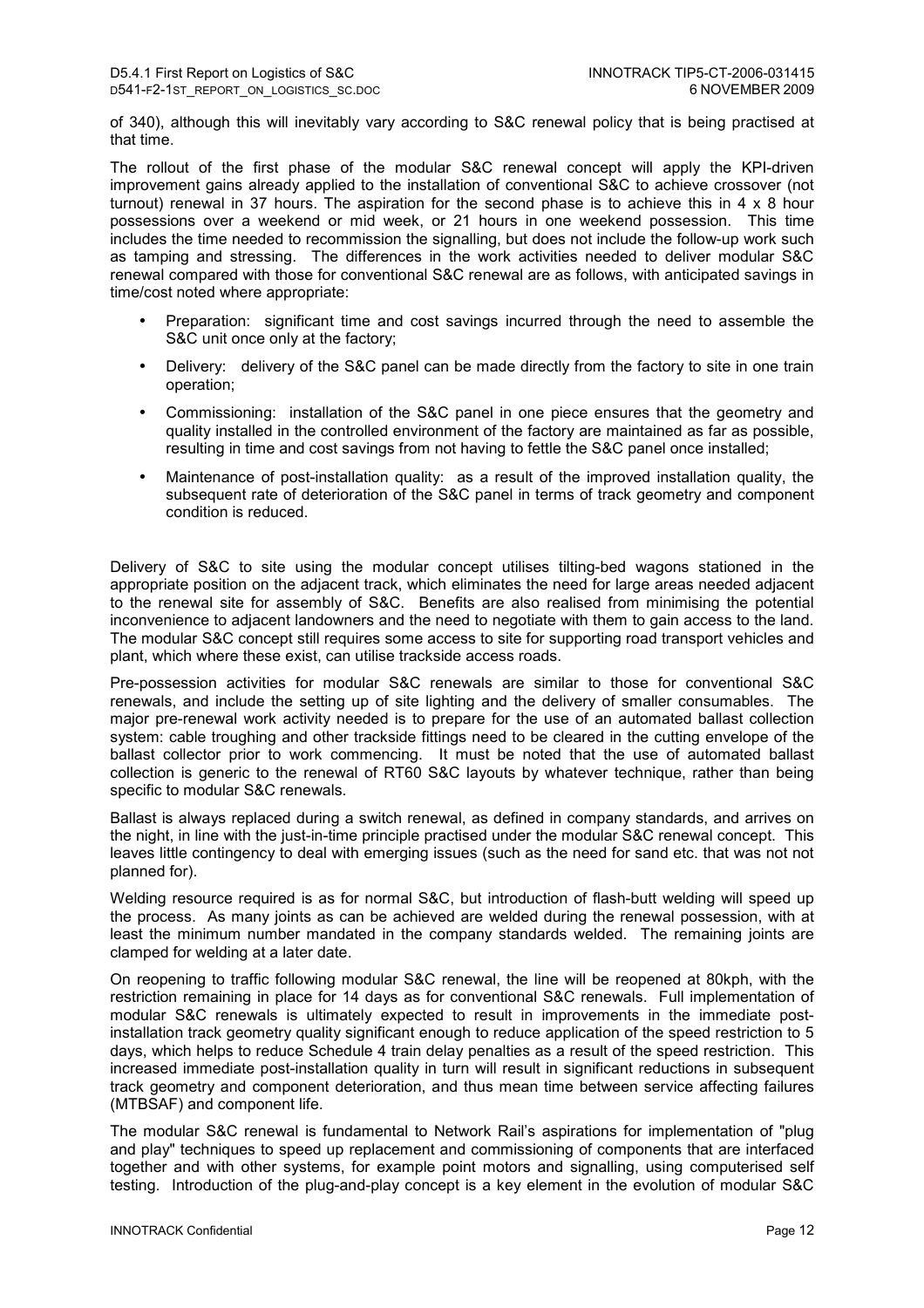renewal strategies, and the first application is scheduled to be undertaken in early 2010. Ultimately, it is hoped that a time of 30 minutes may be achievable for replacement and recommissioning of point motors. Another example of application of the plug-and-play concept will be assembly of location cabinets off-site with plug-and-play installation to speed commissioning.

The aspiration to significantly reduce costs and resources needed for S&C renewals are key to the modular S&C renewal concept, although some increase in plant capital costs will be needed given its complex and specialised nature. Target cost reductions are to reduce the unit rate for replacement of S&C by 11%, with other cost benefits to be accrued from longer operational life and reduced maintenance through increased installation quality, with the goal to increase the MTBSAF to 1 in 2.5 years initially, and 1 in 3.5 years ultimately. Reduced possession requirements will also give significant savings in Schedule 4 compensation payments through improving network availability and capacity; one 8 hour possession will result in an 80-90% reduction in Schedule 4 compensation when compared with the baseline of 54 hours.

## 4.2.3 Use of pre-assembled slab S&C technologies

### a) Summary of logistics aspects of Corus Steel Slab (CSS) based S&C

#### **Installation/Renewal**

The advantages of pre-assembled S&C on slab is similar to the benefit from modular pre-assembled S&C on concrete bearers (see previous NR section), with the following differences:

1. The Corus slab system has a much lower net ballast/formation material requirement.

2. The structure has intrinsic strength and stiffness – it will obviously support its own weight, so that transportation does not require the same support to be built into the wagons.

3. The structure can be jointed using structurally sound connections and then assembled in position, thus allowing transportation within a smaller structure gauge.

Note that the system does not weigh less than a comparable concrete bearer system.

#### **Maintenance**

The main purpose of the CSS system is to reduce maintenance, in particular:

- Removal of the tamping requirement;
- Retention of track geometry within the S&C and optimised design of the resilience supporting the rail , resulting in less damage to components including the rail.

Evaluation of the logistics aspects of these will depend on information about current maintenance practice and costs on conventional S&C from the IM's (see elsewhere in this report?)

#### b) Development of information to quantify the logistics aspects.

Corus is currently undertaking a demonstration project on a sample of plain line, during which work study and materials flows will be recorded. This will form the basis for a model to be scaled up to a full S&C installation. The conclusions will be reported through the WP 2.3 final deliverables.

Information from relevant LCC analyses will also be channelled into the logistics evaluations.

## 4.3 Summary of anticipated future logistics requirements from adoption of novel technologies

### For modular S&C renewals

The IMs who have adopted the modular S&C renewal technique have demonstrated that cost savings can be realised from the following:

• Potential for improvement in the initial quality of installation, and the subsequent benefits from reduction in track geometry and component degradation.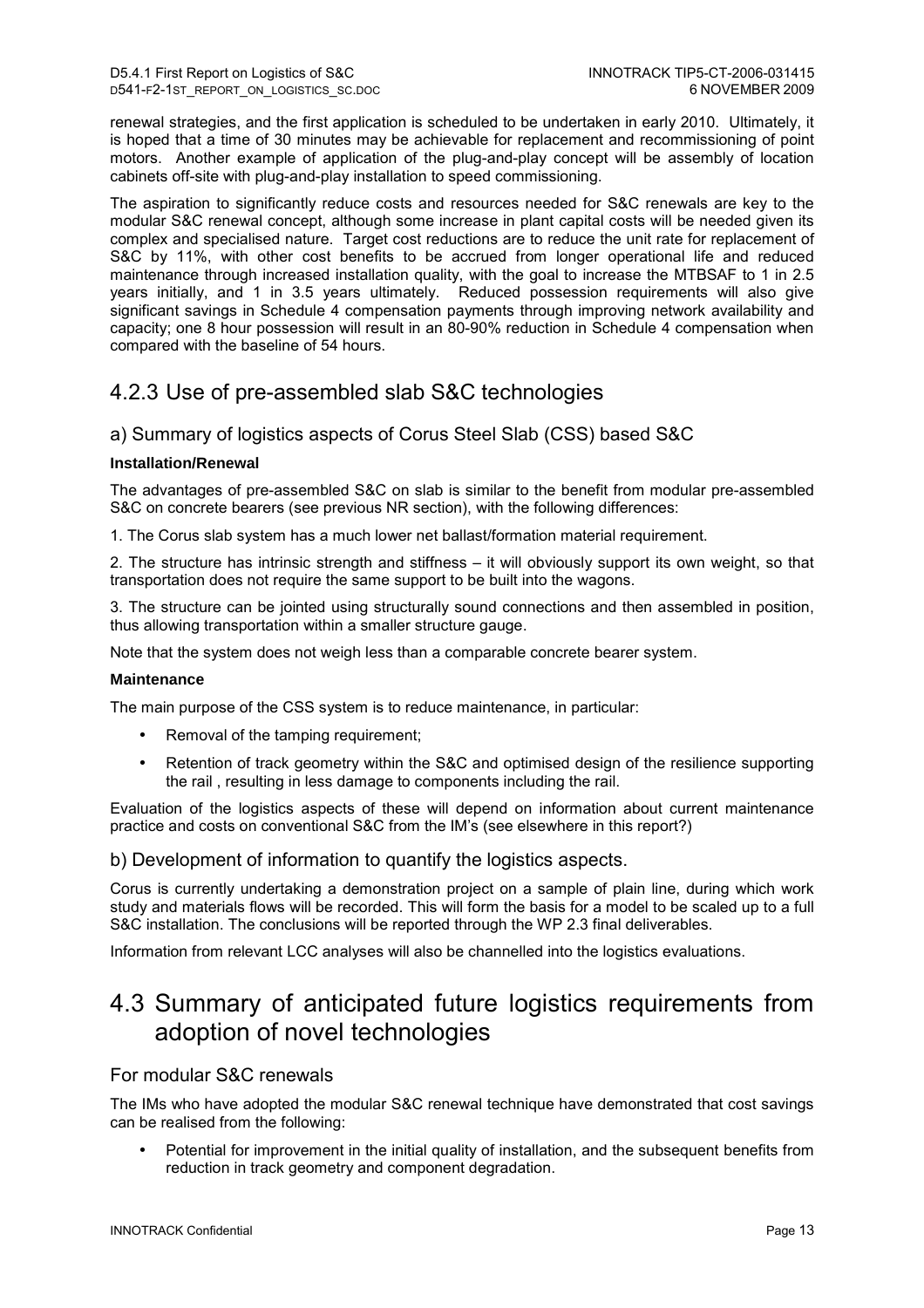- Potential for reduction of life cycle costs.
- Potential manpower savings.
- Potential for reduction in possession times.
- Potential for restoration of immediate full linespeeds.
- Potential for modal shift from road to rail (or vice versa) for delivery of components and S&C units.
- Shortening of delivery timescales.

#### For CSS based S&C

- Potential for modal shift from road to rail (or vice versa) for delivery of components and S&C units.
	- o All components will be deliverable by rail
- Implications on delivery timescales.
	- o Pre-assembly and the use of CSS (compared with ballasted track requires a) an additional step in the supply chain, and b) additional materials. These will have to be planned into the scheduling. Manufacturing is relatively non-specialist so that this resource will not be a limiting factor. It is possible that the total number of journeys will reduce and inventory will be clearly visible before a possession, reducing the likelihood for delays
- Potential manpower savings.
	- o For future evaluation, but believed to be comparable with modular S&C
- Potential for reduction in possession times.
	- o This is one of the main drivers for the pre- assembled CSS "panel" approach, in common with the modular approach. Quantification will be reported after trials unlikely to be completed during the timescales of this project.
- Potential for restoration of immediate full linespeeds.
	- o This is intrinsic in the design of the CSS pre-assembled panel.

## 4.4 Recommendations for optimisation of S&C logistics strategy for optimised reduction of costs

This work activity will involve the consolidation of the outputs from the research undertaken under this work package and produce recommendations for development of optimised S&C renewal and maintenance strategies for routes of the types considered where possible through quantification of the potential contributions to LCC savings. This will be achieved through LCC analysis in conjunction with the work being undertaken within SP6, and will be detailed in the final report to be issued once the necessary outputs needed for the analysis become available.